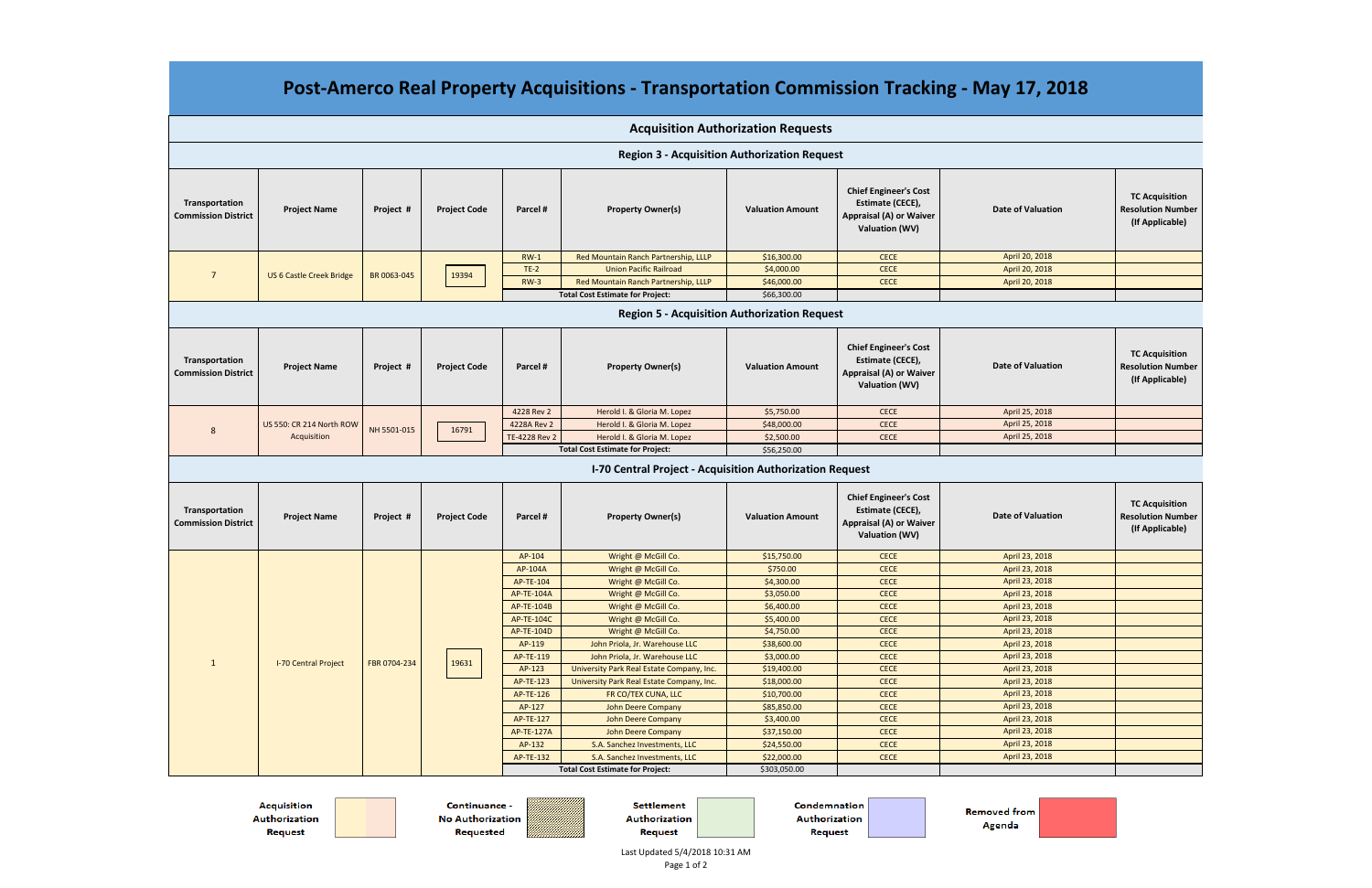## **Resolution #TC-18-5-[]**

R3 US 6 Castle Creek Bridge, Eagle County Project, BR 0063-045, Project Code 19394

Authorizing the Chief Engineer to negotiate with the landowners of the properties specified helow.

## Approved by the Transportation Commission on 2018.

**WHEREAS**, the Transportation Commission is authorized pursuant to Section 43-1-106(8), C.R.S. to formulate the general policy with respect to management, construction and maintenance of public highways and other transportation systems in the state and to promulgate and adopt all budgets of CDOT; and

**WHEREAS**, pursuant to Colorado law at Section 43-1-208, C.R.S., the Colorado General Assembly has conferred the power of eminent domain upon the Transportation Commission to acquire private property necessary for state highways purposes; and

WHEREAS, on September 26, 2016 the Colorado Supreme Court announced its decision in Department of Transportation v. Amerco Real Estate Company; U-Haul Company of Colorado; et al., 2016SA75; and

**WHEREAS**, the *Amerco Real Estate Company* opinion held that the Transportation Commission must decide that the public interest or convenience will be served by a proposed alteration of a state highway and that the Commission's decision must be made in consideration of the portions of land of each landowner to be taken and an estimate of the damages and benefits accruing to each landowner; and

**WHEREAS**, the *Amerco Real Estate Company* opinion also held that the Transportation Commission is authorized to either direct the Chief Engineer to make tender to a landowner or the Transportation Commission can proceed in the acquisition of private lands for state highway purposes, according to articles 1 to 7 of title 38, C.R.S., without tender to the landowner; and

**WHEREAS, CDOT** seeks to acquire properties, for the US 6 Castle Creek Bridge, Eagle County Project, Project Number BR 0063-045, Project Code 19394 ("Project").

**WHEREAS, CDOT** may negotiate with the property owners as specified in the attached Chief Engineer's Cost Estimate.

**WHEREAS, CDOT** seeks to acquire multiple properties, as specified in the attached Chief Engineer's Estimate for the Project ("Properties"). The Chief Engineer's Estimate specifies the landowners, property locations, proposed size of the acquisitions, and the estimated damages and benefits, if any, to the properties; and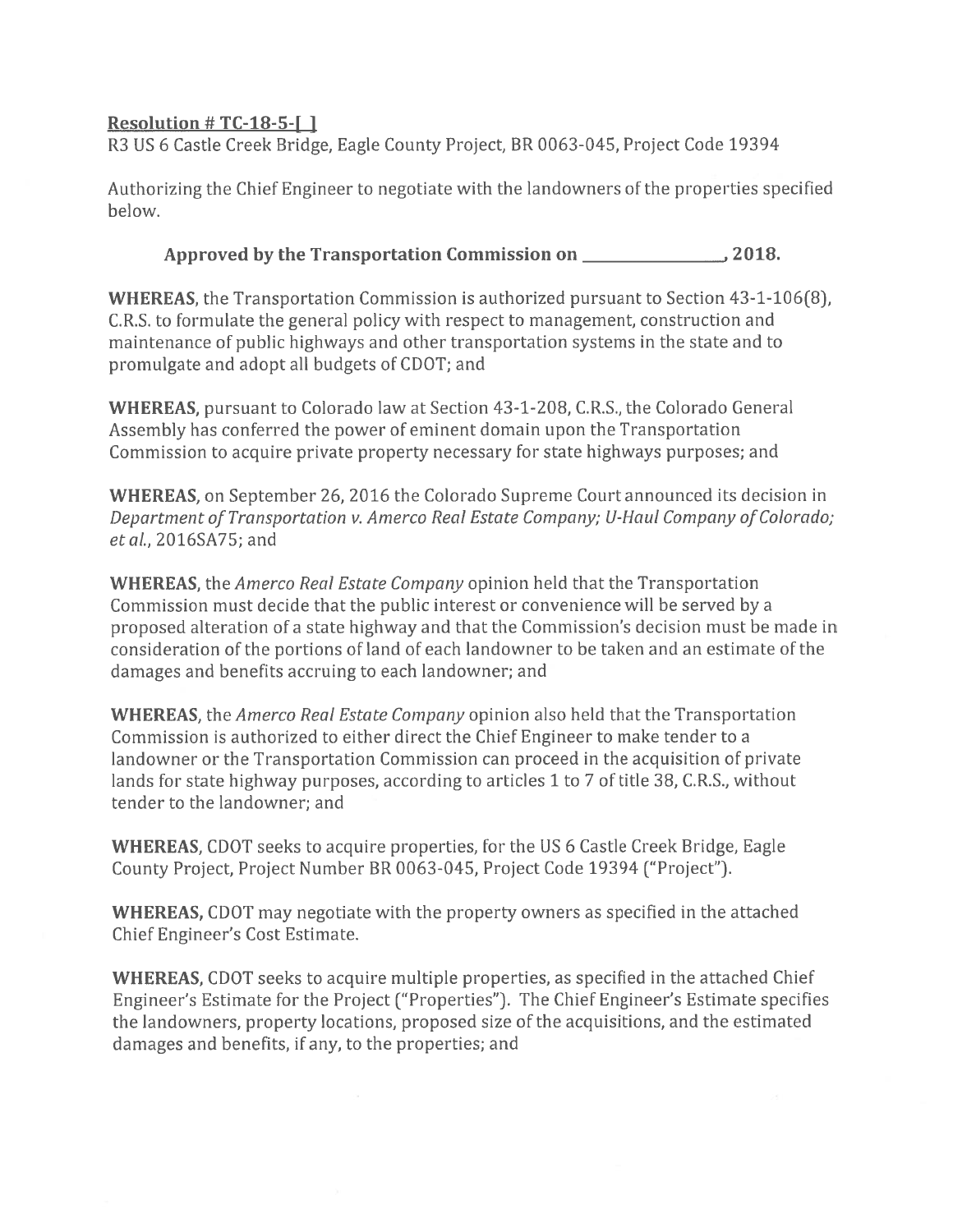WHEREAS, the Properties may include buildings, structures, or other improvements on the real Properties and may also include tenant-owned improvements, personal property, and other real estate: and

**WHEREAS**, the Transportation Commission acknowledges that it has reviewed the written report of the Chief Engineer, which included all information and documents required pursuant to Section 43-1-208(1), in relation to the Project and the Properties; and

**WHEREAS**, after reviewing the Chief Engineer's written report regarding Project and the Properties, the Transportation Commission has determined that the proposed changes to U.S. Highway 6 will serve the public interest and/or convenience of the traveling public and that acquisition of the Properties described in the report will serve the purpose(s) of the Project; and

**WHEREAS**, the Transportation Commission also approves the Chief Engineer's Cost Estimate of damages and benefits, if any, set forth in his written report.

NOW THEREFORE BE IT RESOLVED, the Transportation Commission hereby declares that the public interest and/or convenience will be served by the proposed changes to U.S. Highway 6 by virtue of the US 6 Castle Creek Bridge, Eagle County Project, Project Number BR 0063-045, Project Code 19394, parcels RW-1, TE-2 and RW-3, and authorizes the CDOT staff to negotiate with the landowners of the Properties the amount of estimated damages, as estimated by the Chief Engineer. If CDOT and a landowner reach a settlement amount that requires approval by the Regional Transportation Director and the Chief Engineer, as set forth in the CDOT Right-of-Way Manual, then the settlement amount is subject to Transportation Commission approval. If acquisition of the Properties requires acquisition of buildings, structures, or improvements on real property as well as acquisition of tenantowned improvements both real and personal property, or other real estate, the Transportation Commission authorizes CDOT to negotiate for the acquisition of those items if necessary. At this time, the Transportation Commission does not authorize CDOT to initiate and conduct condemnation proceedings pursuant to Sections 38-1-101 et seq. CDOT shall seek separate approval from the Transportation Commission in order to initiate and conduct condemnation proceedings.

Herman Stockinger, Secretary **Transportation Commission of Colorado** 

Date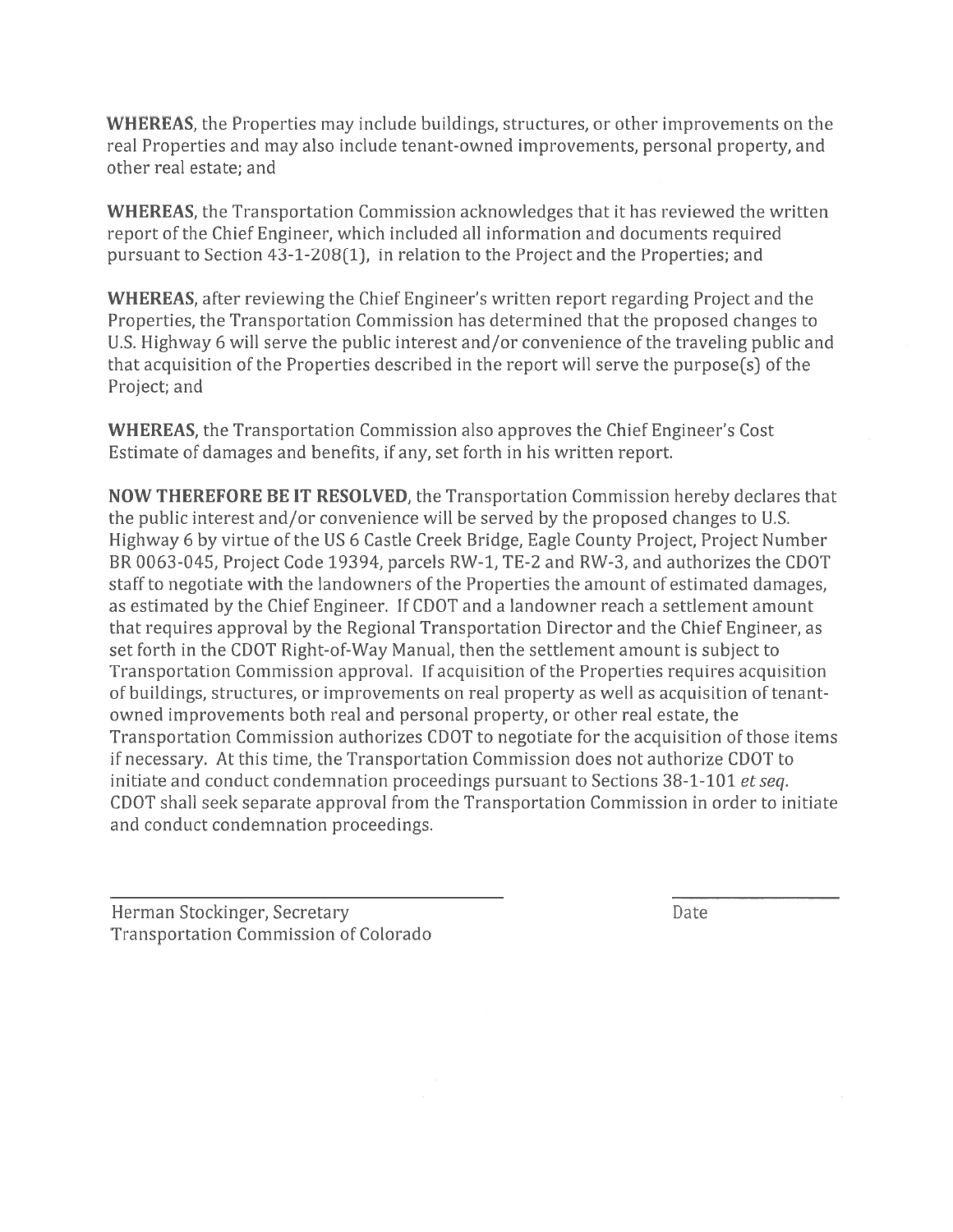

COLORADO **Department of Transportation** Office of the Chief Engineer 4201 East Arkansas Ave, Suite 262 Denver, CO 80222

**MEMORANDUM** 

TO: **TRANSPORTATION COMMISSION** 

JOSH LAIPPLY, CHIEF ENGINEE FROM:

DATE: May 2, 2018

SUBJECT: REPORT PURSUANT TO COLORADO REVISED STATUTES, §43-1-208 REGARDING PROJECT NUMBER BR 0063-045, SH 6 MP 150.8 to 151.8 CASTLE CREEK BRIDGE, 19394, SEEKING APPROVAL TO NEGOTIATE WITH LANDOWNERS

#### **Background**

This written report to the Transportation Commission is pursuant to Colorado Revised Statutes ("C.R.S."), Section 43-1-208(1). I deem it desirable to reconstruct a portion of State Highway 6.

If the Transportation Commission determines that the proposed changes will serve the public interest and/or convenience of the traveling public, I respectfully request that the Transportation Commission enter a resolution upon its minutes, approve the same, and authorize CDOT to negotiate with the landowners for the Properties.

#### Description of Portion of Highway to be Changed and Proposed Changes

The SH 6 MP 151.33 Castle Creek Bridge Project ("Project") is necessary for bridge replacement. Reconstruction will include, removal of existing bridge F-09-K over Castle Creek and replacing it with a new 20' x 10' concrete box culvert. Improvements will include a detour, grading, drainage, paving, traffic control management, signing and striping. This will improve capacity, operational performance and safety for steadily increasing traffic volumes, and is therefore desirable.

### Description of Properties Needed for Project and Estimate of Property Values, Damages and Benefits (if any)

There are multiple Properties necessary for completion of the Project. The following is a list of the parcels required and a description of each parcel's purpose for the Project.

The Cost Estimate approved by Tim Woodmansee, Region 3 Right-of-Way Manager, attached to this report, individually lists the estimate of land acquisition costs, property value, and/or damages for each of the Properties required for this Project. The estimated property values along with any damages or benefits, if any, are also described below. In my opinion, the Cost Estimate represents a reasonable budget of the property values, damages, and/or benefits, if any, related to the Properties.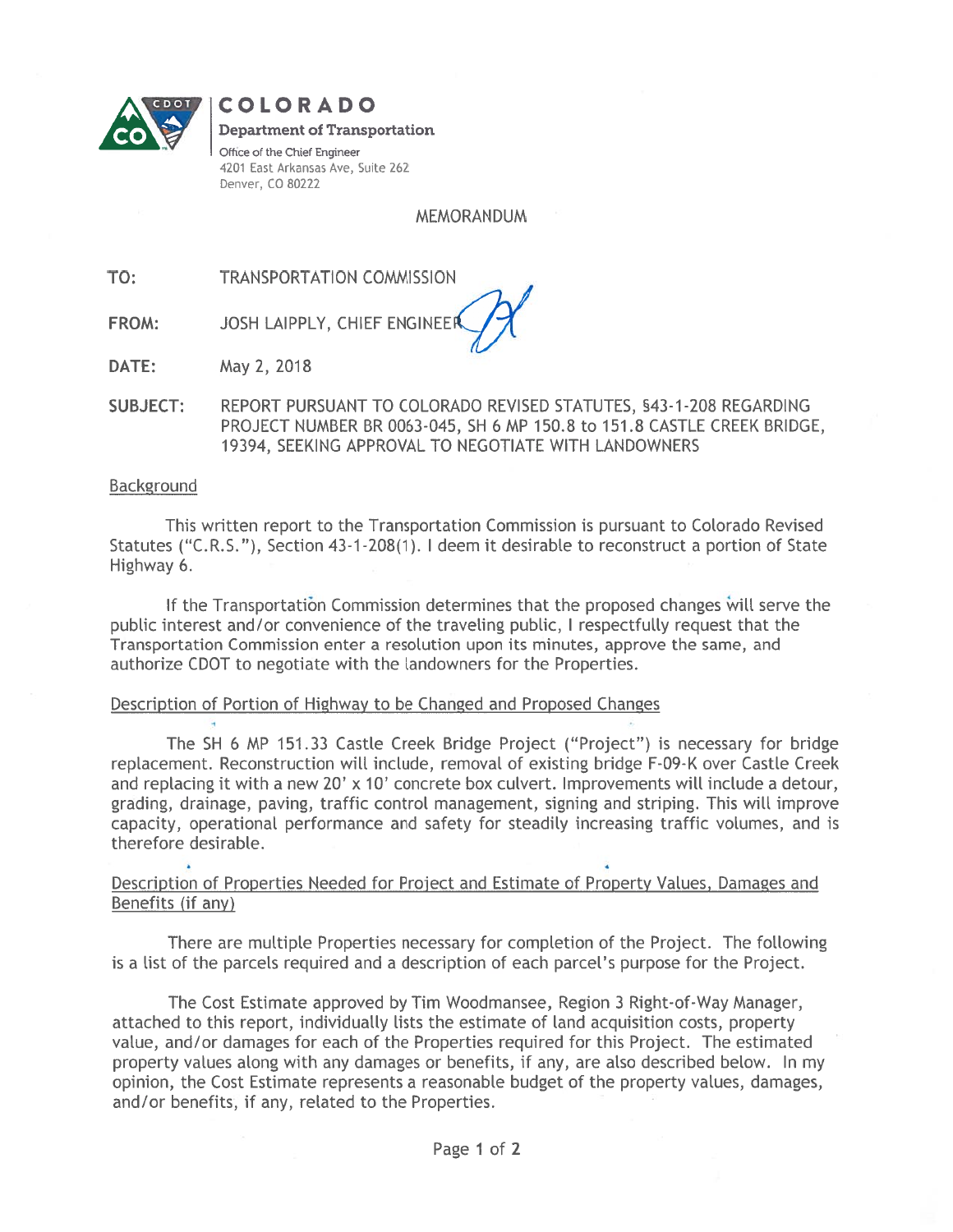The monetary estimates provided below are for budgetary purposes only, and are subject to change. I anticipate that this figure will increase or decrease as the Department obtains additional information about the acquisition and the Property, as appraisals are considered and evaluated, and as litigation expenses and risks are considered. If necessary, CDOT will seek additional approval from the Transportation Commission to condemn the properties listed below. If CDOT reaches an agreement before CDOT seeks Transportation Commission approval of condemnation, CDOT will re-submit the final settlement for Transportation Commission approval.

There are 3 parcel acquisitions from 2 separate ownerships: 2 fee acquisitions from one partnership and 1 temporary easement from the Union Pacific Railroad are necessary for the completion of the Project.

Address: 19000 Hwy 6, Eagle CO 81631, Eagle County  $1<sub>1</sub>$ Landowner's Name: Red Mountain Ranch Partnership, LLLP Current Size of Property: 15.400 acres +/-Proposed Size of Acquisition: Fee simple: 8,187 sf (0.188 acres) Purpose of Parcel Necessary for Project:

> • RW-1: 8.187 sf (0.188 acres), Fee Simple Estimated Property Value, Damages and Benefits (if any): \$16,300.00 Method to Determine Property Value, Damages and Benefits (if any): Value based on comparable sales of similar properties near the location of the subject.

- $2.$ Address: RR ROW for existing track, adjoining US 6, Eagle County Landowner's Name: Union Pacific Railroad Current Size of Property: Indeterminate - RR corridor Proposed Size of Acquisition: TE: 19,963 sf (0.458 acres) Purpose of Parcels Necessary for Project:
	- $\bullet$ TE-2: 19,963 sf (0.458 acres), Temporary easement for the purpose of construction detour, roadway construction, bridge replacement, and associated improvements, having a duration of 12 months-

Estimated Property Value, Damages and Benefits (if any): \$4,000 Method to Determine Property Value, Damages and Benefits (if any): Value based on comparable sales of similar properties near the location of the subject.

- Address: 19500 Hwy 6, Eagle CO 81631, Eagle County  $3<sub>1</sub>$ Landowner's Name: Red Mountain Ranch Partnership, LLLP Current Size of Property: 8.060 acres +/-Proposed Size of Acquisition: Fee simple: 22,981 sf (0.528 acres); Purpose of Parcels Necessary for Project:
	- RW-3: 22,981 sf (0.528 acres), Fee Simple

Estimated Property Value, Damages and Benefits (if any): \$46,000 Method to Determine Property Value, Damages and Benefits (if any): Value based on comparable sales of similar properties near the location of the subject.

**Attachments Right-of-Way Plans Chief Engineer's Cost Estimate Legal Descriptions** Proposed Resolution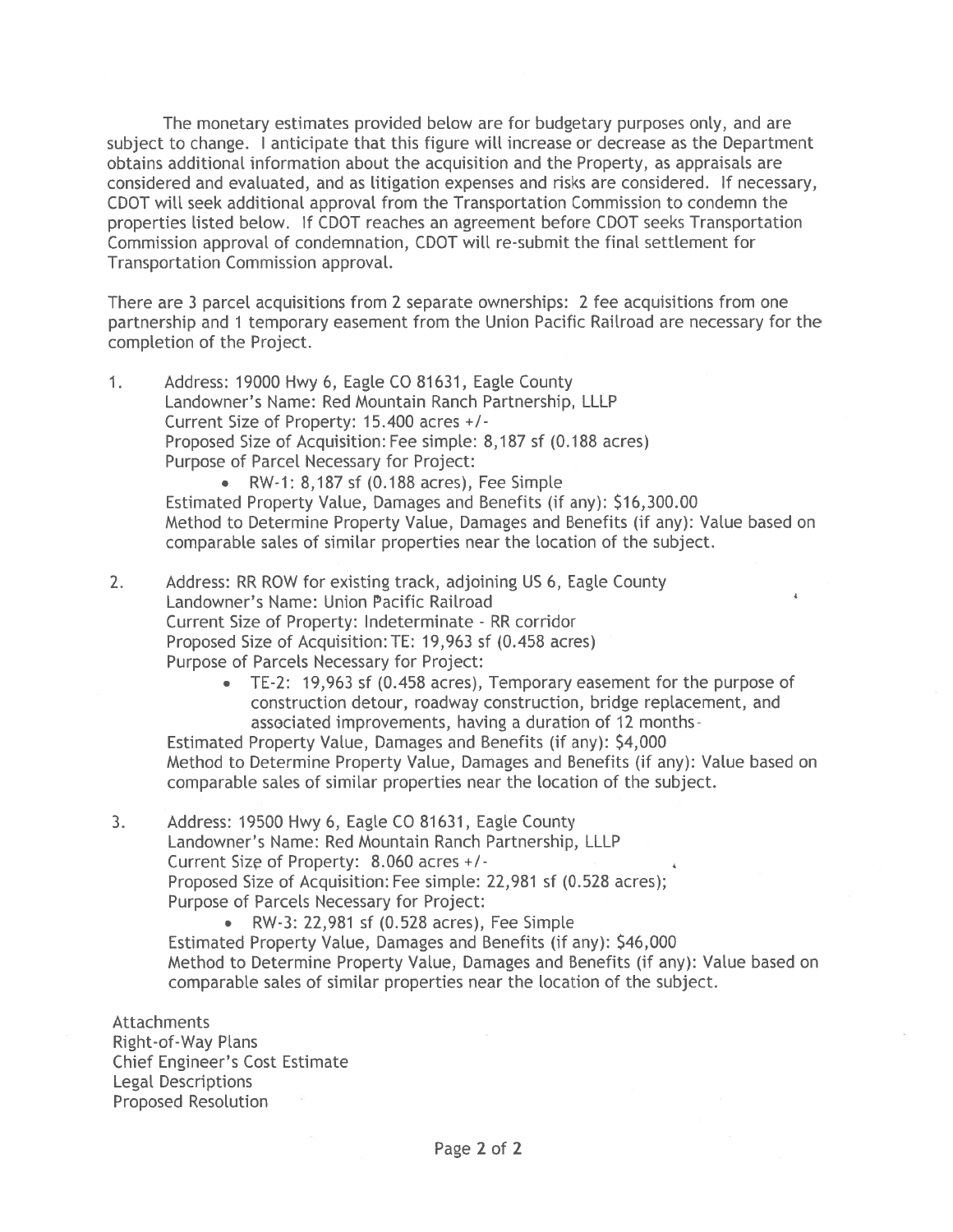## Resolution #  $TC-18-5$ -[]

R5 U.S. 550: CR 214 North ROW Project, NH 5501-015, Project Code 16791

Authorizing the Chief Engineer to negotiate with the landowner of the properties specified below.

## Approved by the Transportation Commission on 2018.

**WHEREAS**, the Transportation Commission is authorized pursuant to Section 43-1-106(8), C.R.S. to formulate the general policy with respect to management, construction and maintenance of public highways and other transportation systems in the state and to promulgate and adopt all budgets of CDOT; and

WHEREAS, pursuant to Colorado law at Section 43-1-208, C.R.S., the Colorado General Assembly has conferred the power of eminent domain upon the Transportation Commission to acquire private property necessary for state highways purposes; and

WHEREAS, on September 26, 2016 the Colorado Supreme Court announced its decision in Department of Transportation v. Amerco Real Estate Company; U-Haul Company of Colorado; et al., 2016SA75; and

**WHEREAS**, the *Amerco Real Estate Company* opinion held that the Transportation Commission must decide that the public interest or convenience will be served by a proposed alteration of a state highway and that the Commission's decision must be made in consideration of the portions of land of each landowner to be taken and an estimate of the damages and benefits accruing to each landowner; and

**WHEREAS**, the *Amerco Real Estate Company* opinion also held that the Transportation Commission is authorized to either direct the Chief Engineer to make tender to a landowner or the Transportation Commission can proceed in the acquisition of private lands for state highway purposes, according to articles 1 to 7 of title 38, C.R.S., without tender to the landowner: and

**WHEREAS, CDOT** seeks to acquire properties, for the U.S. 550: CR 214 North ROW Project, Project Number NH 5501-015, Project Code 16791 ("Project").

**WHEREAS, CDOT** may negotiate with the property owners as specified in the attached Chief Engineer's Cost Estimate.

WHEREAS, CDOT seeks to acquire multiple properties, as specified in the attached Chief Engineer's Estimate for the Project ("Properties"). The Chief Engineer's Estimate specifies the landowners, property locations, proposed size of the acquisitions, and the estimated damages and benefits, if any, to the properties; and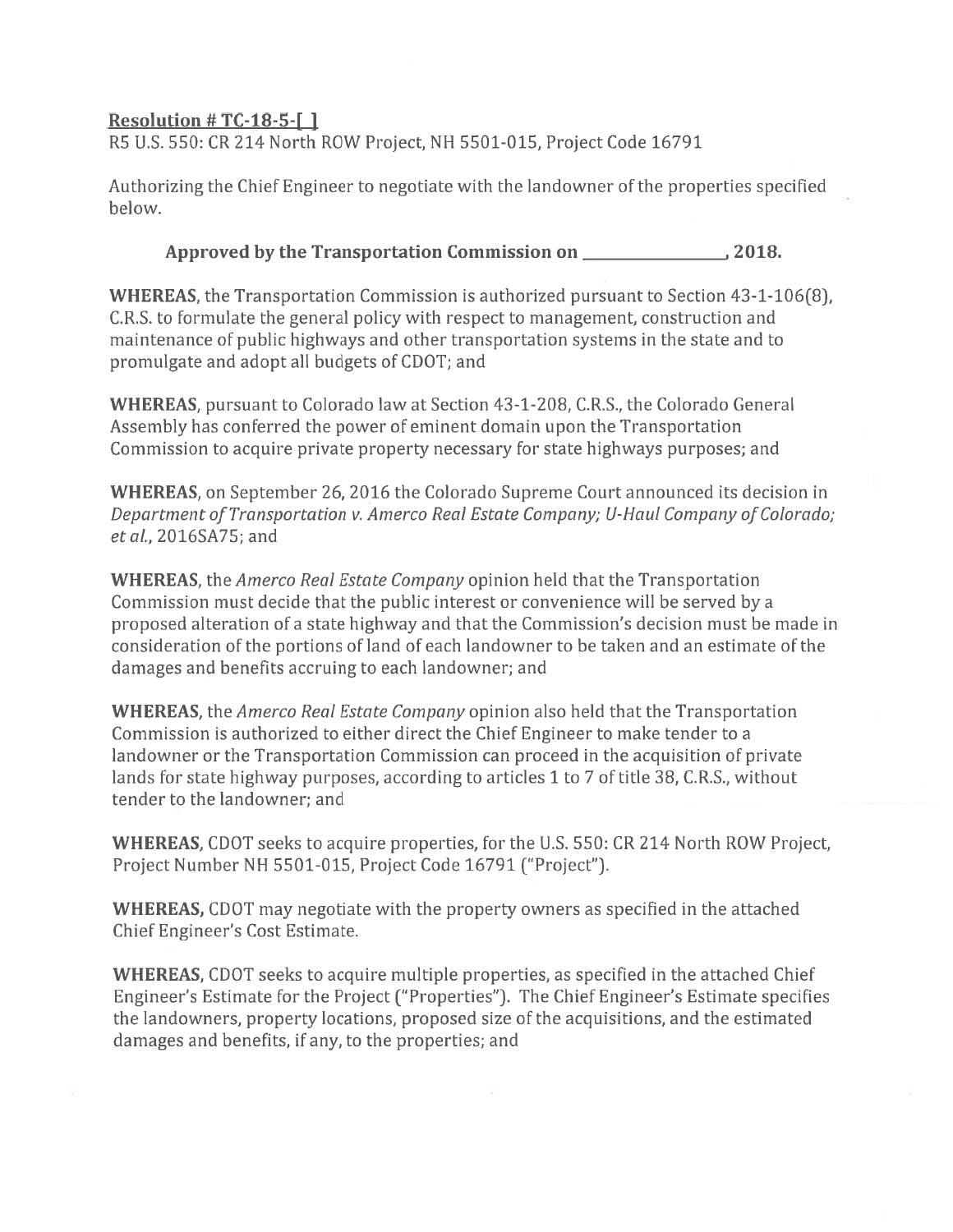WHEREAS, the Properties may include buildings, structures, or other improvements on the real Properties and may also include tenant-owned improvements, personal property, and other real estate; and

**WHEREAS**, the Transportation Commission acknowledges that it has reviewed the written report of the Chief Engineer, which included all information and documents required pursuant to Section  $43-1-208(1)$ , in relation to the Project and the Properties; and

WHEREAS, after reviewing the Chief Engineer's written report regarding Project and the Properties, the Transportation Commission has determined that the proposed changes to State Highway No. 550 will serve the public interest and/or convenience of the traveling public and that acquisition of the Properties described in the report will serve the purpose(s) of the Project; and

**WHEREAS**, the Transportation Commission also approves the Chief Engineer's Cost Estimate of damages and benefits, if any, set forth in his written report.

NOW THEREFORE BE IT RESOLVED, the Transportation Commission hereby declares that the public interest and/or convenience will be served by the proposed changes to State Highway No. 550 by virtue of the U.S. 550: CR 214 North ROW Project, Project Number NH 5501-015, Project Code 16791, parcels 4228 Rev 2, 4228A Rev 2 and TE-4228A Rev 2, and authorizes the CDOT staff to negotiate with the landowner of the Properties the amount of estimated damages, as estimated by the Chief Engineer. If CDOT and a landowner reach a settlement amount that requires approval by the Regional Transportation Director and the Chief Engineer, as set forth in the CDOT Right-of-Way Manual, then the settlement amount is subject to Transportation Commission approval. If acquisition of the Properties requires acquisition of buildings, structures, or improvements on real property as well as acquisition of tenant-owned improvements both real and personal property, or other real estate, the Transportation Commission authorizes CDOT to negotiate for the acquisition of those items if necessary. At this time, the Transportation Commission does not authorize CDOT to initiate and conduct condemnation proceedings pursuant to Sections 38-1-101 et seq. CDOT shall seek separate approval from the Transportation Commission in order to initiate and conduct condemnation proceedings.

Herman Stockinger, Secretary **Transportation Commission of Colorado**  **Date**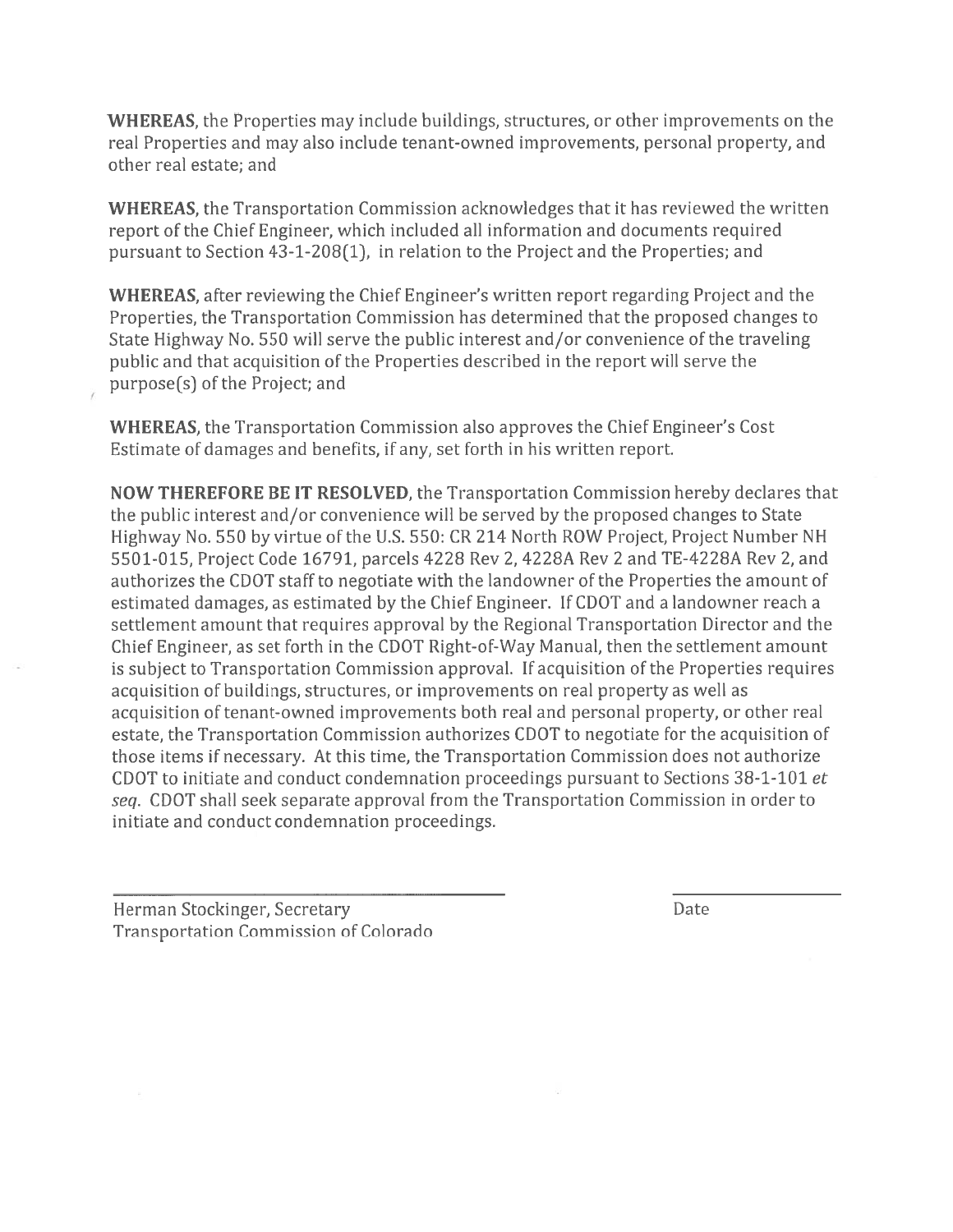

**COLORADO Department of Transportation** Office of the Chief Engineer 4201 East Arkansas Ave, Suite 262 Denver, CO 80222

**MEMORANDUM** 

TO: **TRANSPORTATION COMMISSION** 

JOSH LAIPPLY, CHIEF ENGINEER **FROM:** 

DATE: May 1, 2018

**SUBJECT:** REPORT PURSUANT TO COLORADO REVISED STATUTES, §43-1-208 REGARDING PROJECT NUMBER NH 5501-015, CR 214 NORTH ROW ACQUISITION, 16791, SEEKING APPROVAL TO NEGOTIATE WITH LANDOWNERS

#### **Background**

This written report to the Transportation Commission is pursuant to Colorado Revised Statutes ("C.R.S."), Section 43-1-208(1). I deem it desirable to realign a section and widen State Highway 550.

If the Transportation Commission determines that the proposed changes will serve the public interest and/or convenience of the traveling public, I respectfully request that the Transportation Commission enter a resolution upon its minutes, approve the same, and authorize CDOT to negotiate with the landowners for the Properties.

#### Description of Portion of Highway to be Changed and Proposed Changes

NH 5501-015, CR 214 North ROW Acquisition ("Project") is necessary to improve the US 550 corridor. It connects US 550 to US 160 at the existing Grandview interchange (a fullmovement interchange replacing a signalized intersection), greatly improving safety and mobility at the US 550/US 160 intersection, providing access to Grandview (Regional Hospital/Police), Three Springs residential development, and City of Durango. Project improvements will reduce travel times, improve access and greatly enhance safety.

The Project will widen the present two-lane roadway to a four-lane divided highway to enhance traveler safety and traffic circulation through the area between County Road 214 and County Road 220. The Project is a highway expansion project. In 1996, the Colorado State Legislature agreed to fund a Strategic Transportation Project Investment Program whose objectives were to accelerate the completion of 28 high-priority corridor improvements identified in CDOT's 20-year statewide plan. The US 550 corridor south of Durango was on that list of strategic projects of critical importance to the state. NEPA studies for the corridor began in 1997. After receiving the Finding of No Significant Impact for the US 550 Environmental Assessment (from the New Mexico state line to Durango) in 2005, CDOT included design, right-of-way, and utility work on small phases of this corridor in the Region 5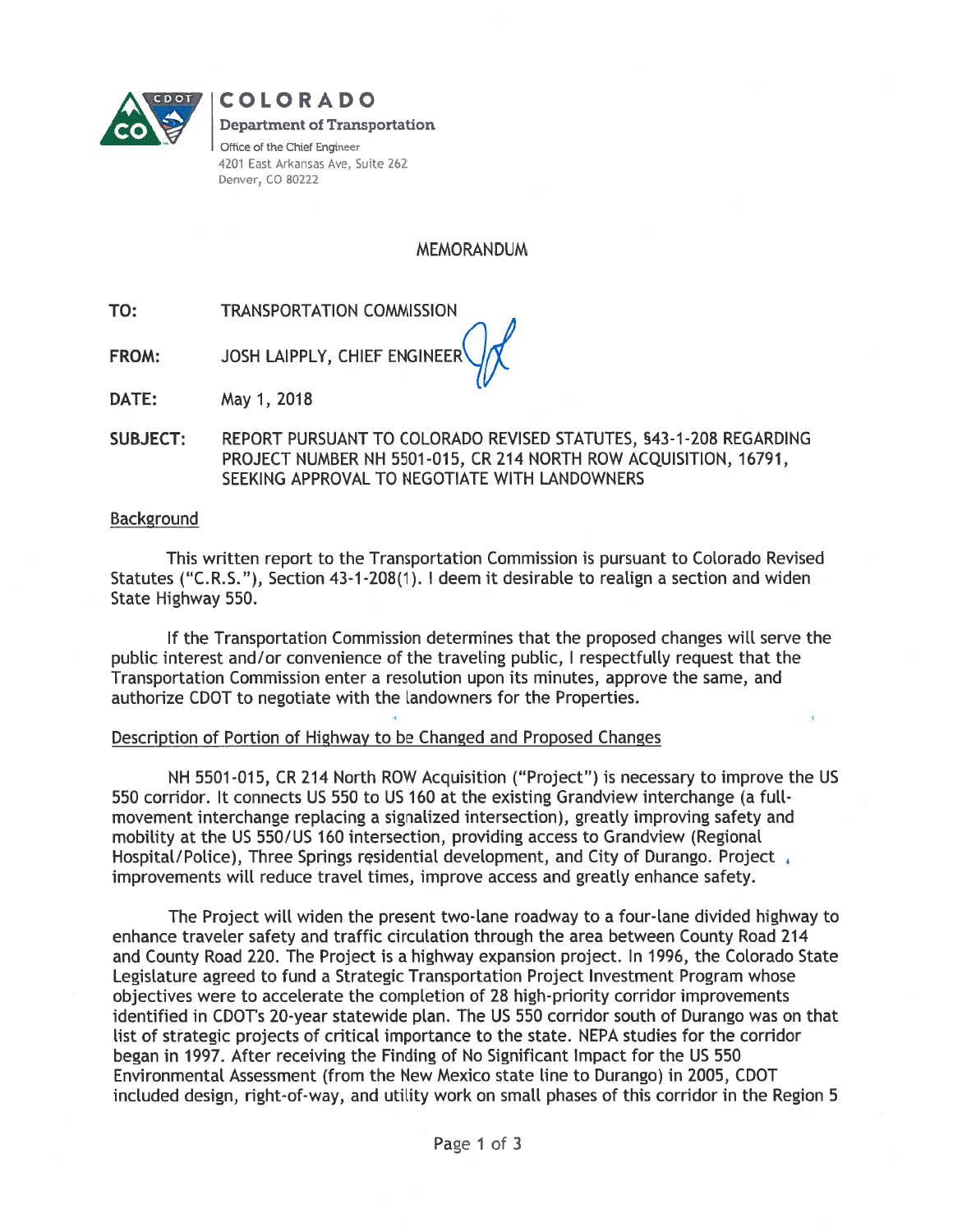Statewide Transportation Improvement Program (STIP) (CDOT, 2008; CDOT, 2011). I have determined that it is necessary to widen this portion of State Highway 550 to maintain connectivity and provide increased safety for the traveling public. This project was recently awarded a \$12.3 million grant.

#### Description of Properties Needed for Project and Estimate of Property Values, Damages and Benefits (if any)

There are multiple Properties necessary for completion of the Project. The following is a list of the parcels required and a description of each parcel's purpose for the Project.

The Cost Estimate approved by Ralph Campano, Region 5 Right-of-Way Manager, attached to this report, individually lists the estimate of land acquisition costs, property value, and/or damages for each of the Properties required for this Project. The estimated property values along with any damages or benefits, if any, are also described below. In my opinion, the Cost Estimate represents a reasonable budget of the property values, damages, and/or benefits, if any, related to the Properties.

The monetary estimates provided below are for budgetary purposes only, and are subject to change. I anticipate that this figure will increase or decrease as the Department obtains additional information about the acquisition and the Property, as appraisals are considered and evaluated, and as litigation expenses and risks are considered. If necessary, CDOT will seek additional approval from the Transportation Commission to condemn the properties listed below. If CDOT reaches an agreement before CDOT seeks Transportation Commission approval of condemnation, CDOT will re-submit the final settlement for Transportation Commission approval.

There are 2 fee simple acquisitions and 1 temporary easement necessary for the completion of the Project.

 $1<sub>1</sub>$ 

Address: 697 CR 219, Durango, CO 81303 Landowner's Name: Herold I. and Gloria M. Lopez Current Size of Property/Size of Larger Parcel: 3.00 acres 5,825 sq.ft. (0.134 acres) Proposed Size of Acquisition: 4228 Rev 2: 4228A Rev 2:<br>TE-4228 Rev 2: 24,446 sq.ft. (0.561 acres) 12,653 sq.ft. (0.290 acres)

Purpose of Parcels Necessary for Project:

- 4228 Rev 2: fee simple acquisition for the construction and maintenance of highway improvements and highway related improvements associated with widening US 550.
- 4228A Rev 2: fee simple acquisition for the construction and maintenance of highway improvements and highway related improvements associated with widening US 550.
- TE-4228 Rev 2: temporary easement for construction of driveway, deer fencing and highway improvements, 2-year term.

Estimated Property Value, Damages and Benefits (if any): \$56,250 Method to Determine Property Value, Damages and Benefits (if any): Value was based on comparable sales of similar property near the location of the Property.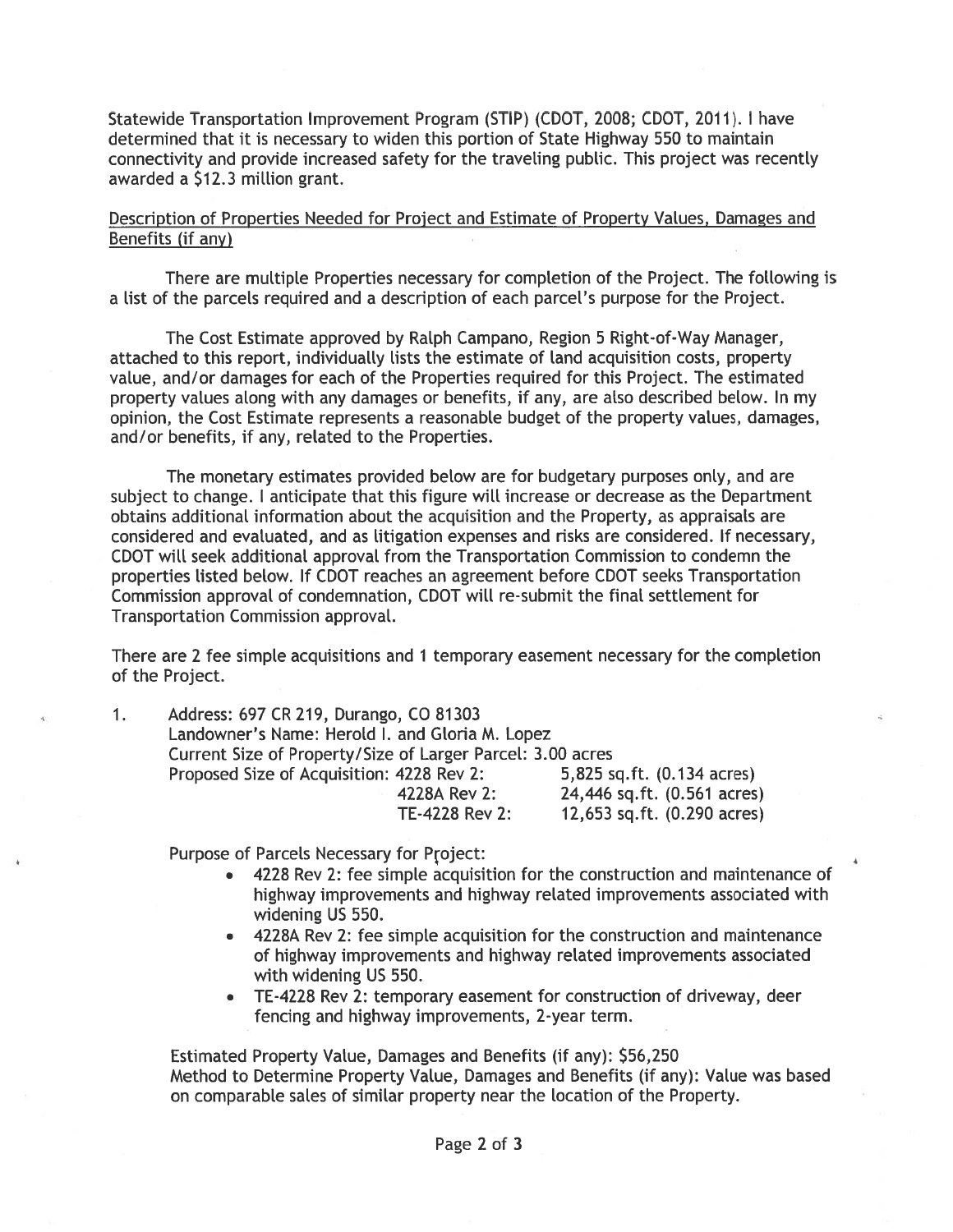**Attachments** Attachments<br>
Right-of-Way Exhibits<br>
Chief Engineer's Cost Estimate<br>
Legal Descriptions<br>
Proposed Resolution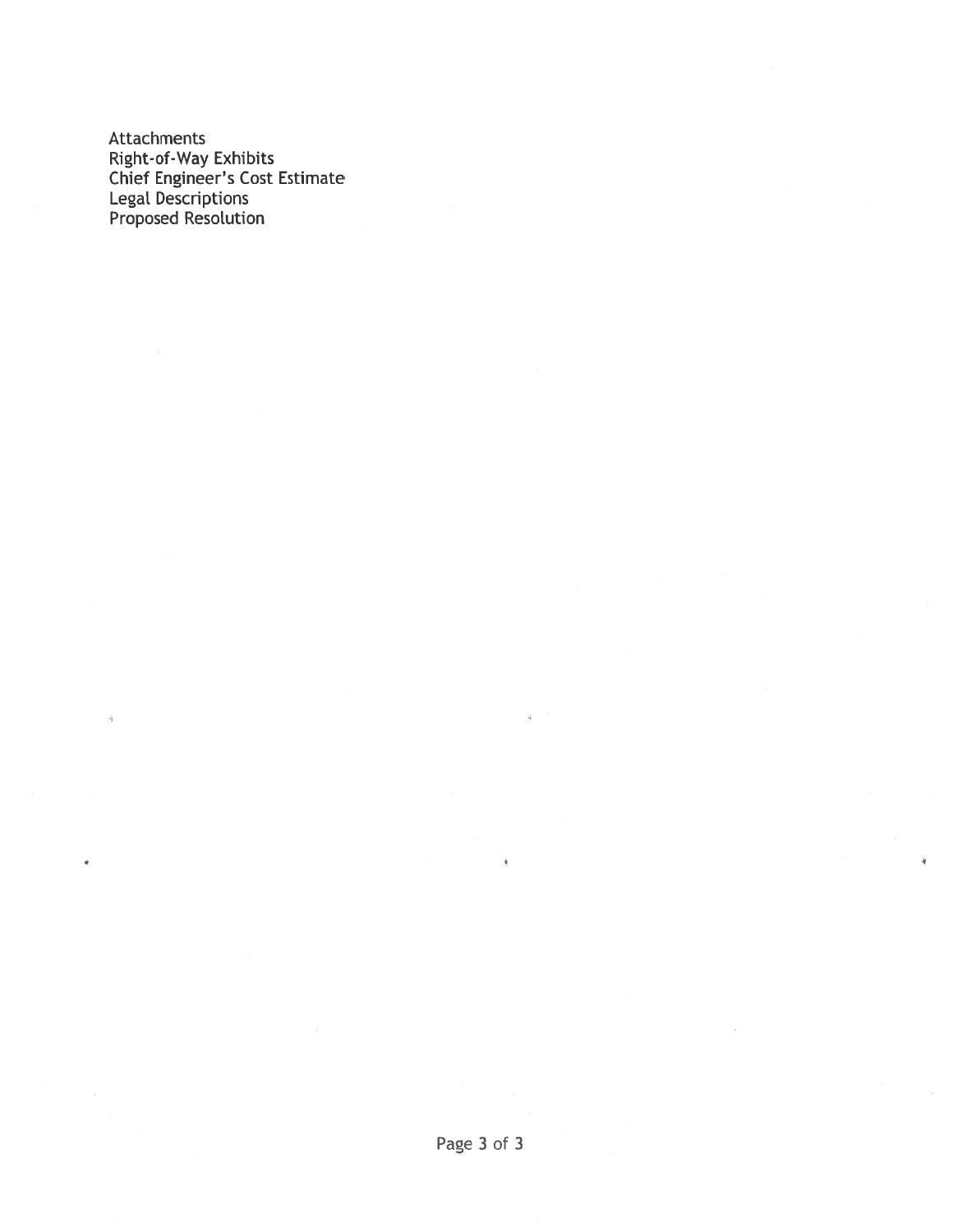## Resolution  $#TC-18-5-I$ ]

I-70 Central Project, FBR 0704-234, Project Code 19631

Authorizing the Chief Engineer to negotiate with the landowners of the properties specified helow.

## 

**WHEREAS**, the Transportation Commission is authorized pursuant to Section 43-1-106(8), C.R.S. to formulate the general policy with respect to management, construction and maintenance of public highways and other transportation systems in the state and to promulgate and adopt all budgets of CDOT; and

WHEREAS, pursuant to Colorado law at Section 43-1-208, C.R.S., the Colorado General Assembly has conferred the power of eminent domain upon the Transportation Commission to acquire private property necessary for state highways purposes; and

**WHEREAS, on September 26, 2016 the Colorado Supreme Court announced its decision in** Department of Transportation v. Amerco Real Estate Company: U-Haul Company of Colorado: et al., 2016SA75; and

**WHEREAS**, the *Amerco Real Estate Company* opinion held that the Transportation Commission must decide that the public interest or convenience will be served by a proposed alteration of a state highway and that the Commission's decision must be made in consideration of the portions of land of each landowner to be taken and an estimate of the damages and benefits accruing to each landowner; and

**WHEREAS**, the *Amerco Real Estate Company* opinion also held that the Transportation Commission is authorized to either direct the Chief Engineer to make tender to a landowner or the Transportation Commission can proceed in the acquisition of private lands for state highway purposes, according to articles 1 to 7 of title 38, C.R.S., without tender to the landowner: and

**WHEREAS, CDOT** seeks to acquire properties, for the I-70 Central Project, Project Number FBR 0704-234, Project Code 19631 ("Project").

**WHEREAS, CDOT** may negotiate with the property owners as specified in the attached Chief Engineer's Cost Estimate.

WHEREAS, CDOT seeks to acquire multiple properties, as specified in the attached Chief Engineer's Estimate for the Project ("Properties"). The Chief Engineer's Estimate specifies the landowners, property locations, proposed size of the acquisitions, and the estimated damages and benefits, if any, to the properties; and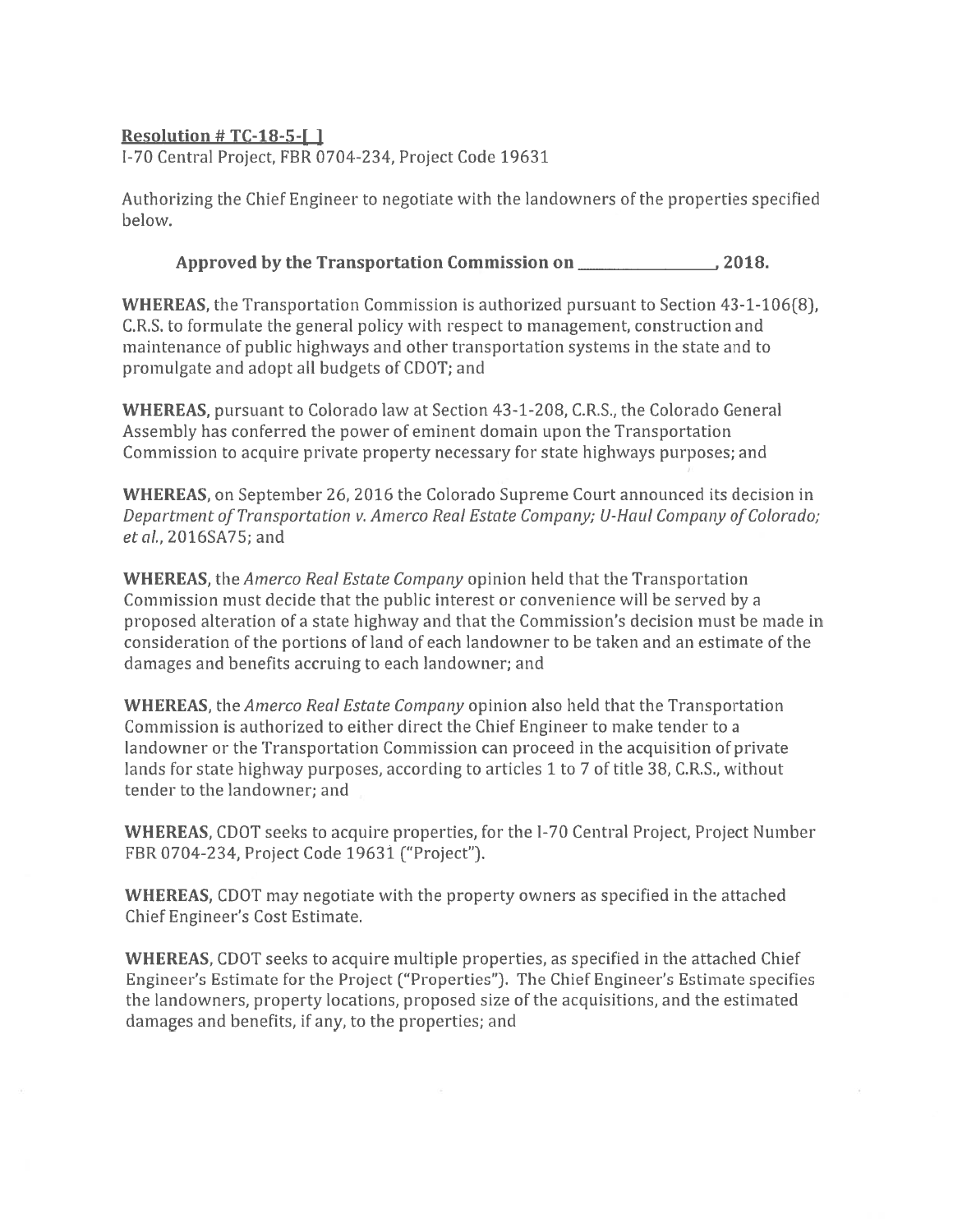**WHEREAS**, the Properties may include buildings, structures, or other improvements on the real Properties and may also include tenant-owned improvements, personal property, and other real estate; and

**WHEREAS**, the Transportation Commission acknowledges that it has reviewed the written report of the Chief Engineer, which included all information and documents required pursuant to Section 43-1-208(1), in relation to the Project and the Properties; and

**WHEREAS**, after reviewing the Chief Engineer's written report regarding Project and the Properties, the Transportation Commission has determined that the proposed changes to Interstate 70 will serve the public interest and/or convenience of the traveling public and that acquisition of the Properties described in the report will serve the purpose(s) of the Project; and

**WHEREAS**, the Transportation Commission also approves the Chief Engineer's Cost Estimate of damages and benefits, if any, set forth in his written report.

**NOW THEREFORE BE IT RESOLVED, the Transportation Commission hereby declares that** the public interest and/or convenience will be served by the proposed changes to Interstate 70 by virtue of the I-70 Central Project, Project Number FBR 0704-234, Project Code 19631, parcels AP-104, AP-104A, AP-TE-104, AP-TE-104A, AP-TE-104B, AP-TE-104C, AP-TE-104D, AP-119, AP-TE-119, AP-123, AP-TE-123, AP-TE-126, AP-127, AP-TE-127, AP-TE-127A, AP-132 and AP-TE-132, and authorizes the CDOT staff to negotiate with the landowners of the Properties the amount of estimated damages, as estimated by the Chief Engineer. If CDOT and a landowner reach a settlement amount that requires approval by the Regional Transportation Director and the Chief Engineer, as set forth in the CDOT Right-of-Way Manual, then the settlement amount is subject to Transportation Commission approval. If acquisition of the Properties requires acquisition of buildings, structures, or improvements on real property as well as acquisition of tenant-owned improvements both real and personal property, or other real estate, the Transportation Commission authorizes CDOT to negotiate for the acquisition of those items if necessary. At this time, the Transportation Commission does not authorize CDOT to initiate and conduct condemnation proceedings pursuant to Sections 38-1-101 et seq. CDOT shall seek separate approval from the Transportation Commission in order to initiate and conduct condemnation proceedings.

Herman Stockinger, Secretary **Transportation Commission of Colorado**  Date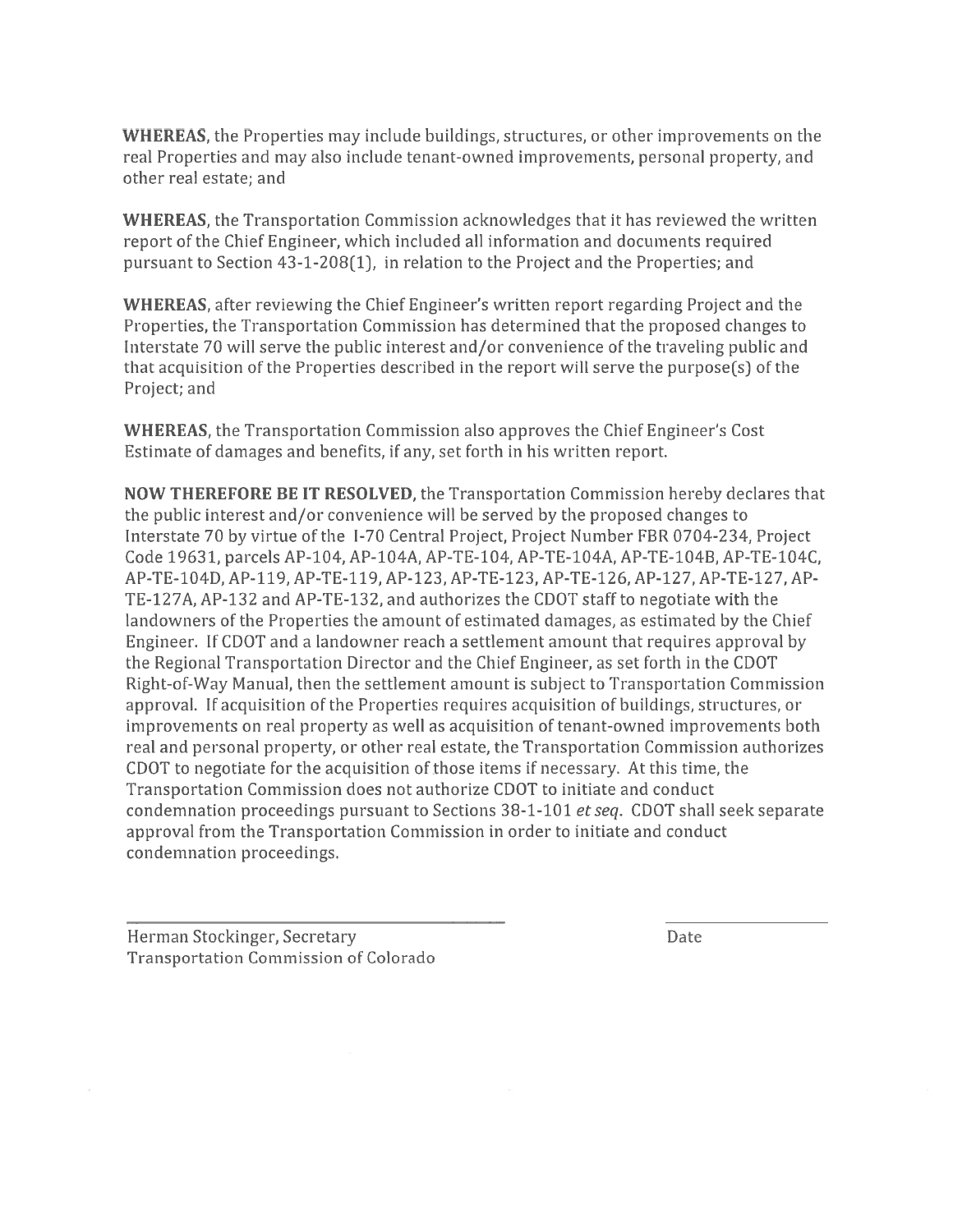

# COLORADO

#### **Department of Transportation**

Office of the Chief Engineer 4201 East Arkansas Ave, Suite 262 Denver, CO 80222

#### **MEMORANDUM**

TO: **TRANSPORTATION COMMISSION** 

JOSH LAIPPLY, CHIEF ENGINEER **FROM:** 

May 3, 2018 DATE:

**SUBJECT:** REPORT PURSUANT TO COLORADO REVISED STATUTES, §43-1-208 REGARDING PROJECT NUMBER FBR 0704-234, I-70 CENTRAL PROJECT, 19631, SEEKING APPROVAL TO NEGOTIATE

#### **Background**

This written report to the Transportation Commission is pursuant to Colorado Revised Statutes ("C.R.S."), Section 43-1-208(1). I deem it desirable to alter a portion of the Interstate Highway 70.

If the Transportation Commission determines that the proposed changes will serve the public interest and/or convenience of the traveling public, I respectfully request the Transportation Commission enter a resolution upon its minutes, approve the same, and authorize CDOT to negotiate with the landowner for the Properties.

#### Description of Portion of Highway to be Changed and Proposed Changes

The Central I-70 Project ("Project") is necessary to add one additional Express Lane in each direction from I-25 to Chambers Road, remove the aging viaduct between Brighton and Colorado Boulevards, and lower the interstate along this segment. A 4-acre cover will be constructed over a portion of the interstate. This Project will improve safety and mobility and improve connectivity for the community and is therefore, desirable. I hereby request that the Transportation Commission determine that the proposed changes of the Project serve the public interest and/or convenience of the traveling public.

The Project is a highway expansion project, which was initially approved by the Transportation Commission on March 4, 2015. I have determined that it is necessary to widen this portion of Interstate Highway 70 to maintain connectivity and provide increased safety for the traveling public.

### Description of Properties Needed for Project and Estimate of Property Value(s), Damages and Benefits (if any)

There are multiple Properties necessary for completion of the Project. The following is a list of the parcels required and the description of each parcel's purpose for the Project.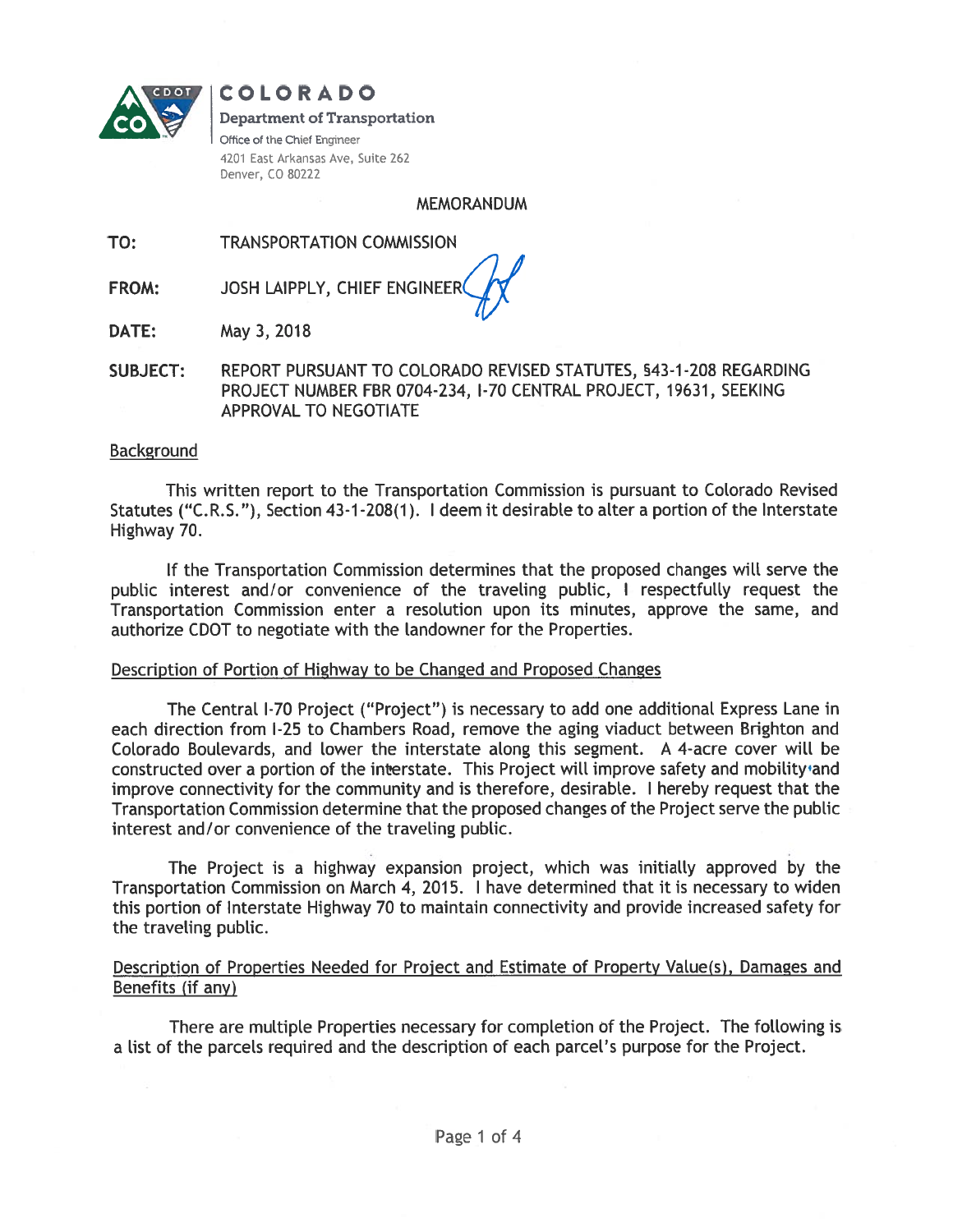The Cost Estimate approved by Nancy Terry, Region 1 ROW Manager, attached to this report, individually lists the estimate of land acquisition costs, property value, and/or damages for each of the Properties required for this Project. The estimated property values along with any damages, benefits, if any, are also described below. In my opinion, the Cost Estimate represents a reasonable budget of the property values, damages, and/or benefits, if any, related to the Properties.

The monetary estimates provided below are for budgetary purposes only, and are subject to change. I anticipate that this figure will increase of decrease as the Department obtains additional information about the acquisition and the Property, as appraisals are considered and evaluated, and as litigation expenses and risks are considered. If necessary, CDOT will seek additional approval from the Transportation Commission to condemn the properties listed below. If CDOT reaches an agreement before CDOT seeks Transportation Commission approval of condemnation, CDOT will re-submit the final settlement for Transportation Commission approval.

There are six (6) fee simple acquisitions and eleven (11) temporary easements necessary for the completion of the Project.

**Overview of Property** 

 $1.$ 

Address: 4245 E 46th Avenue Denver, CO 80216 Landowner's Name: Wright @ McGill Co. Current Size of Property: 15.919 acres Proposed Size of Acquisition: Parcel AP-104 = 1,047 sf Parcel AP-104A = 50 sf Parcel AP-TE-104 = 548 sf Parcel AP-TE-104A =  $391$  sf Parcel AP-TE-104B = 818 sf Parcel AP-TE-104C = 689 sf Parcel AP-TE-104D =  $604$  sf

**Purpose of Parcels Necessary for Project:** 

- AP-104: a partial acquisition for the reconstruction of I-70 Brighton to Tower Road
- AP-104A: a partial acquisition for the reconstruction of I-70 Brighton to **Tower Road**
- AP-TE-104: for the reconstruction of I-70 Brighton to Tower Road for a period of 48 months
- AP-TE-104A: for the reconstruction of I-70 Brighton to Tower Road for a period of 48 months
- AP-TE-104B: for the reconstruction of I-70 Brighton to Tower Road for a period of 48 months
- AP-TE-104C: for the reconstruction of I-70 Brighton to Tower Road for a period of 48 months
- AP-TE-104D: for the reconstruction of I-70 Brighton to Tower Road for a period of 48 months

Estimated Property Value, Damages, and Benefits (if any): \$40,400.00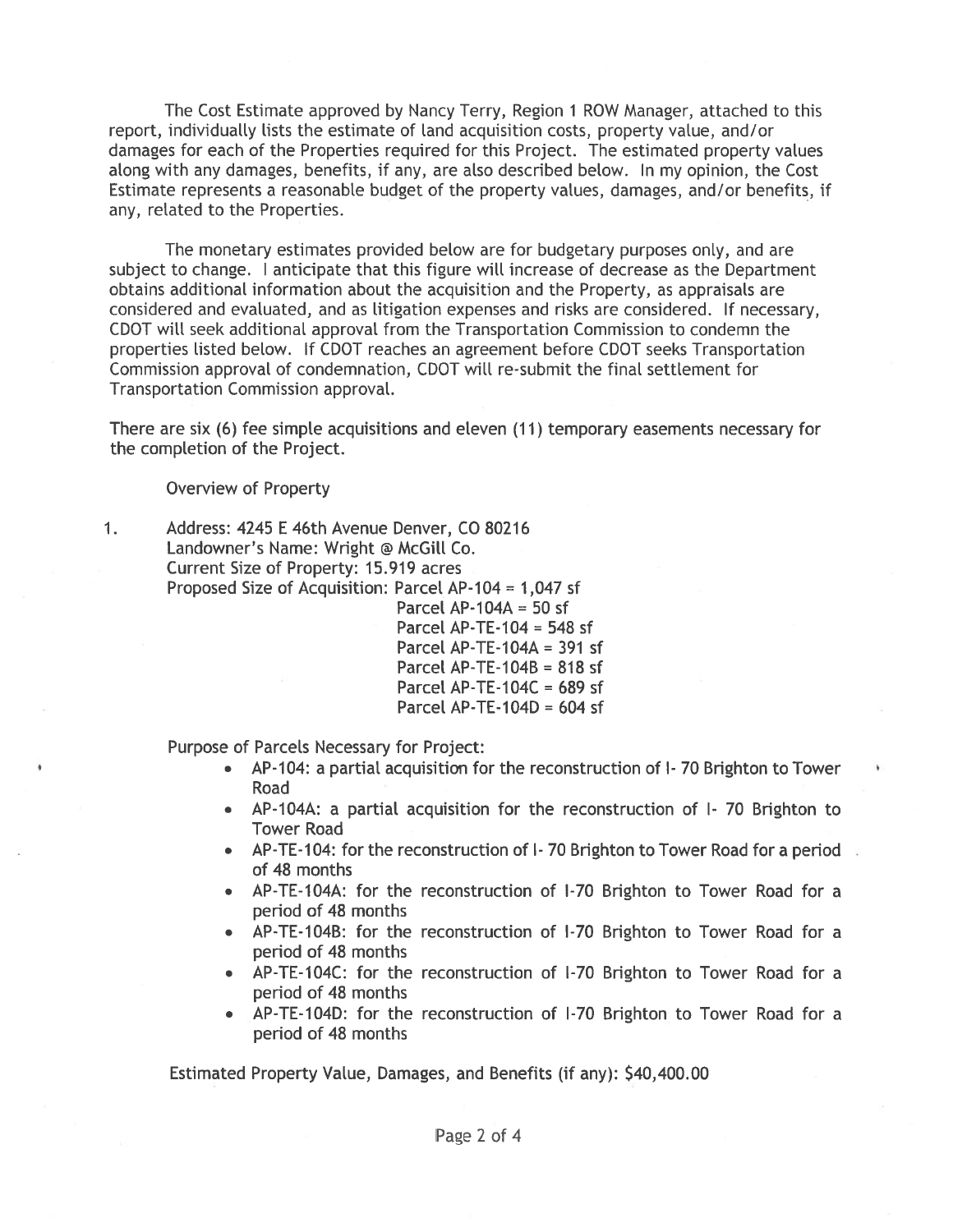Method to Determine Property Value, Damages and Benefits (if any): Estimate based on comparable sales of similar properties near the location of property, with consideration to potential damages.

 $2.$ Address: 4545 Holly Street Denver, CO 80216 Landowner's Name: John Priola, Jr. Warehouse LLC Current Size of Property: 2.454 acres Proposed Size of Acquisition: Parcel AP-119 = 2,573 sf Parcel AP-TE-119 =  $381$  sf

Purpose of Parcels Necessary for Project:

- AP-119: a partial acquisition for the reconstruction of I-70 Brighton to Tower Road
- AP-TE-119: for the reconstruction of I-70 Brighton to Tower Road for a period of 48 months

Estimated Property Value, Damages, and Benefits (if any): \$41,600.00 Method to Determine Property Value, Damages and Benefits (if any): Estimate based on comparable sales of similar properties near the location of property, with consideration to potential damages.

 $3.$ Address: 5701 E Stapleton North Drive Denver, CO 80216 Landowner's Name: University Park Real Estate Company, Inc. Current Size of Property: 1.788 acres Proposed Size of Acquisition: Parcel AP-123 = 1,293 sf Parcel AP-TE-123 = 2,303 sf

Purpose of Parcels Necessary for Project:

- AP-123: a partial acquisition for the reconstruction of I-70 Brighton to Tower Road
- AP-TE-123: for the reconstruction of 1-70 Brighton to Tower Road for a period of 48 months

Estimated Property Value, Damages, and Benefits (if any): \$37,400.00 Method to Determine Property Value, Damages and Benefits (if any): Estimate based on comparable sales of similar properties near the location of property, with consideration to potential damages.

4. Address: 5855 E Stapleton North Drive Denver CO 80216 Landowner's Name: FR CO/TEX CUNA, LLC Current Size of Property: 7.159 acres Proposed Size of Acquisition: Parcel AP-TE-126 = 1,368 sf

Purpose of Parcels Necessary for Project:

• AP-TE-126: for the reconstruction of I-70 Brighton to Tower Road for a period of 48 months

Estimated Property Value, Damages, and Benefits (if any): \$10,700.00

Method to Determine Property Value, Damages and Benefits (if any): Estimate based on comparable sales of similar properties near the location of property, with consideration to potential damages.